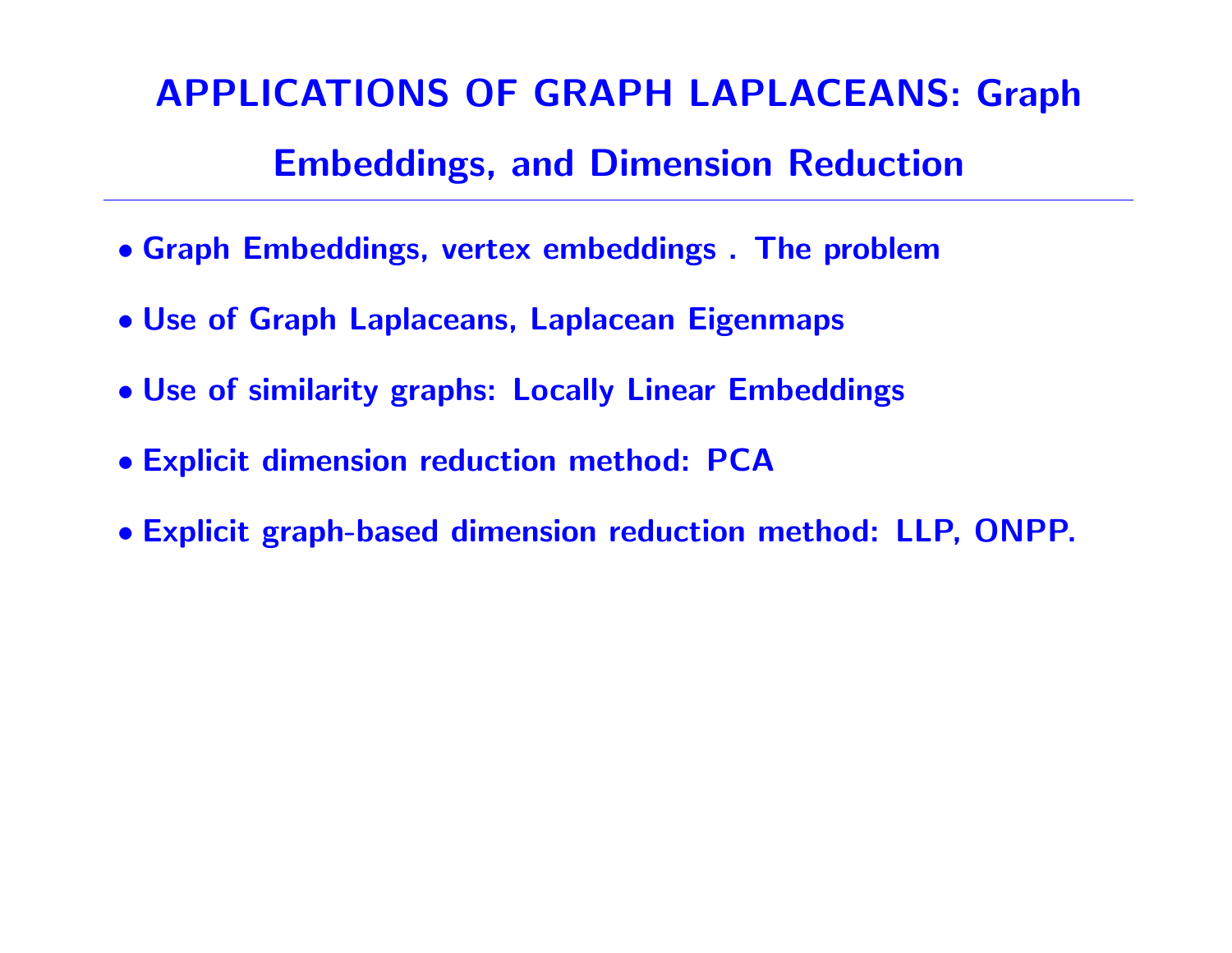## Graph embeddings

Vertex embedding: map every vertex  $x_i$  to a vector  $y_i \in$  $\mathbb{R}^d$ 

- $\blacktriangleright$  Trivial use: visualize a graph  $(d = 2)$
- ➤ Wish: mapping should preserve similarities in graph.
- Many applications [clustering, finding missing link, semi-supervised learning, community detection, ...]
- ➤ We will see two \*nonlinear\* classical methods: Eigenmaps, LLE
- ➤ ... and two linear (explicit) ones.

...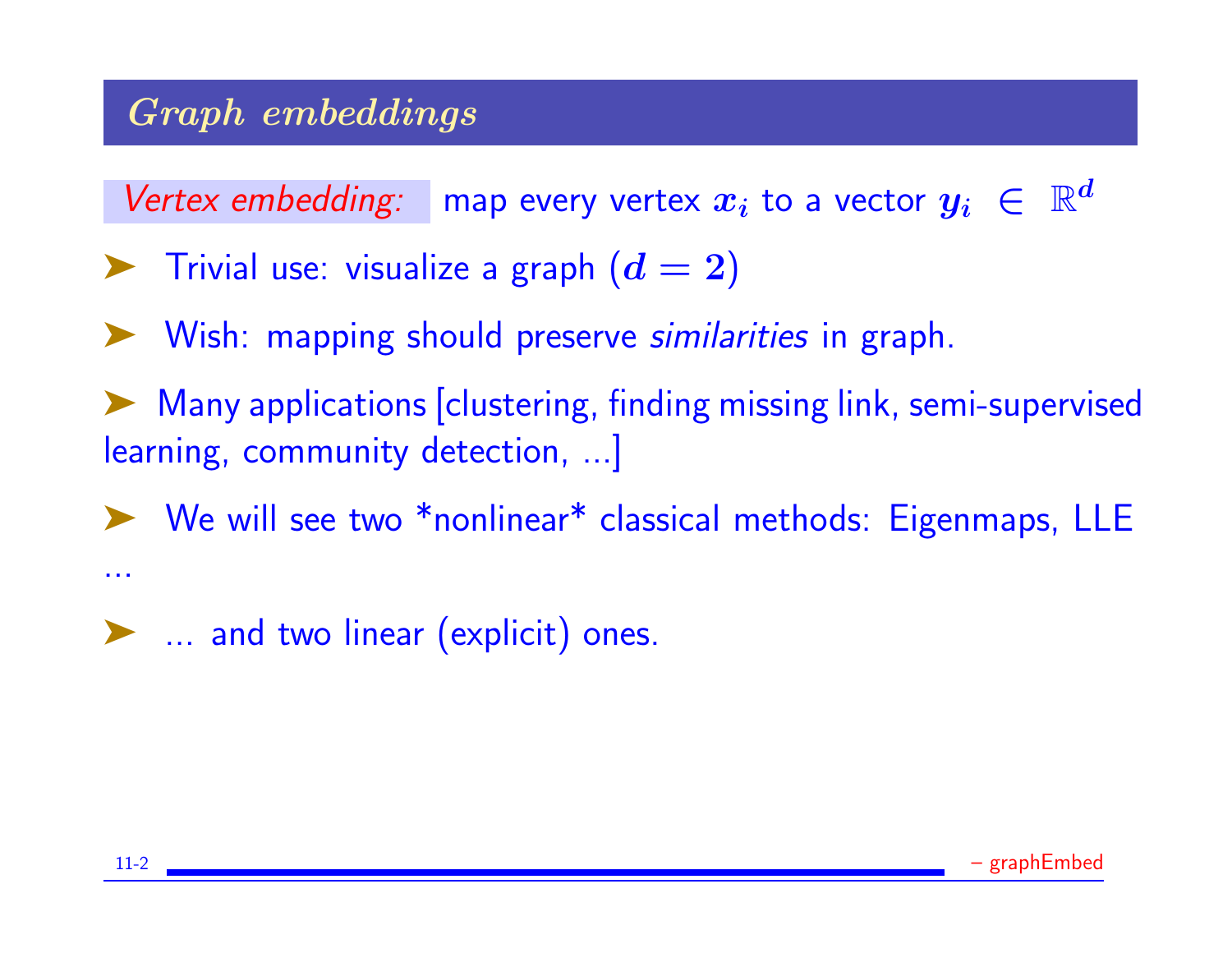Given: a graph that models some data points  $x_1, x_2, \cdots, x_n$ [simplest case: a kNN graph of  $x_1, x_2, \cdots, x_n$ ]

Data:  $X = [x_1, x_2, \cdots, x_n] \longrightarrow$  Graph:



➤ Graph captures similarities, closeness, ..., in data Objective: Build a mapping of each vertex  $i$  to a data point  $y_i~\in~\mathbb{R}^d$ 



Many methods to do this. Eigenmaps is one of the best known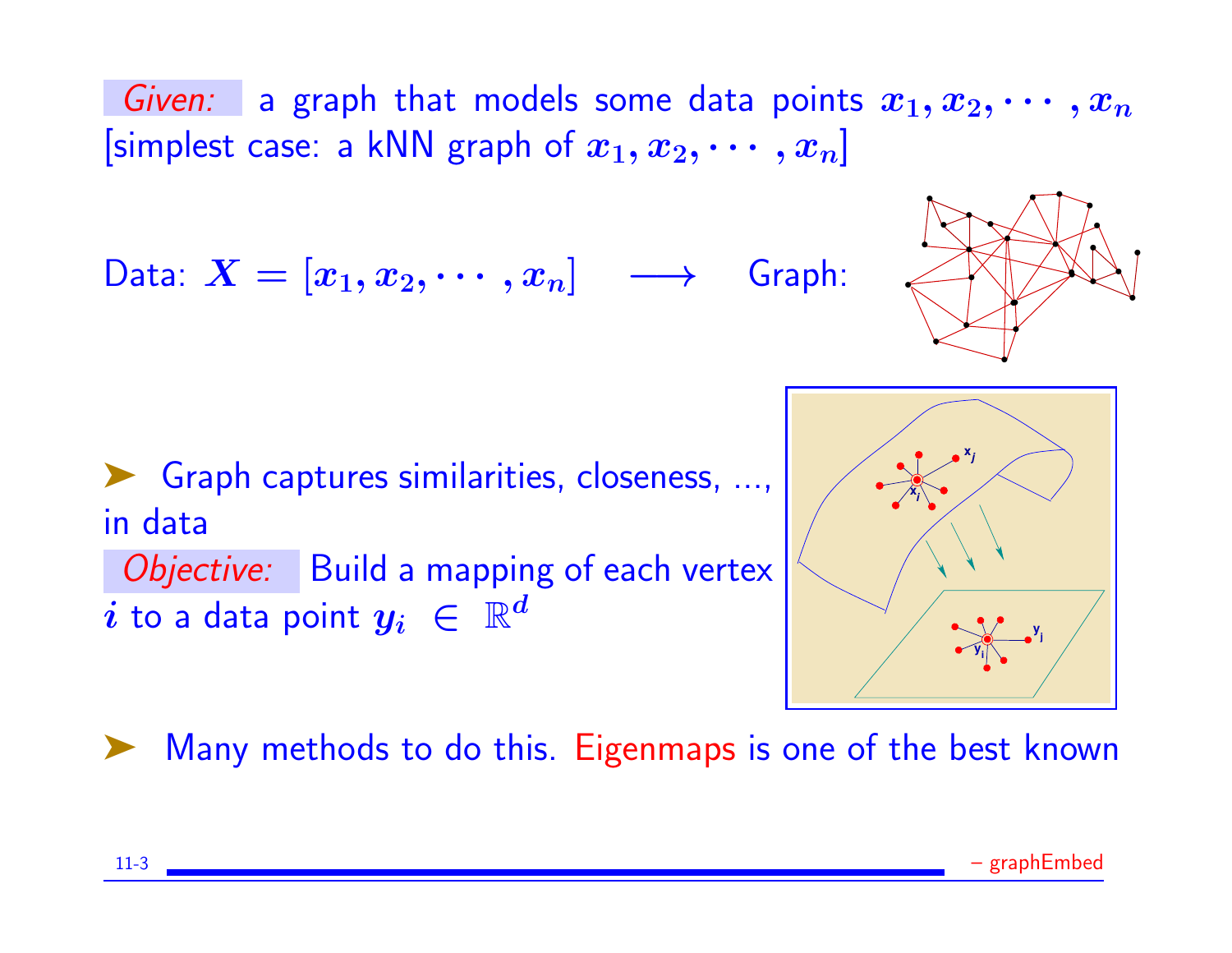▶ Eigenmaps uses the *graph Laplacean* 

Recall: Graph Laplacean is a matrix defined by :

 $L = D - W$ 

$$
\begin{cases} w_{ij} \geq 0 \text{ if } j \in Adj(i) \\ w_{ij} = 0 \text{ else} \end{cases} D = \text{diag} \left[ d_{ii} = \sum_{j \neq i} w_{ij} \right]
$$

with  $Adj(i)$  = neighborhood of i (excludes i)

Extember that vertex i represents data item  $x_i$ . We will use i or  $x_i$  to refer to the vertex.

 $\blacktriangleright$  We will find the  $y_i$ 's by solving an optimization problem.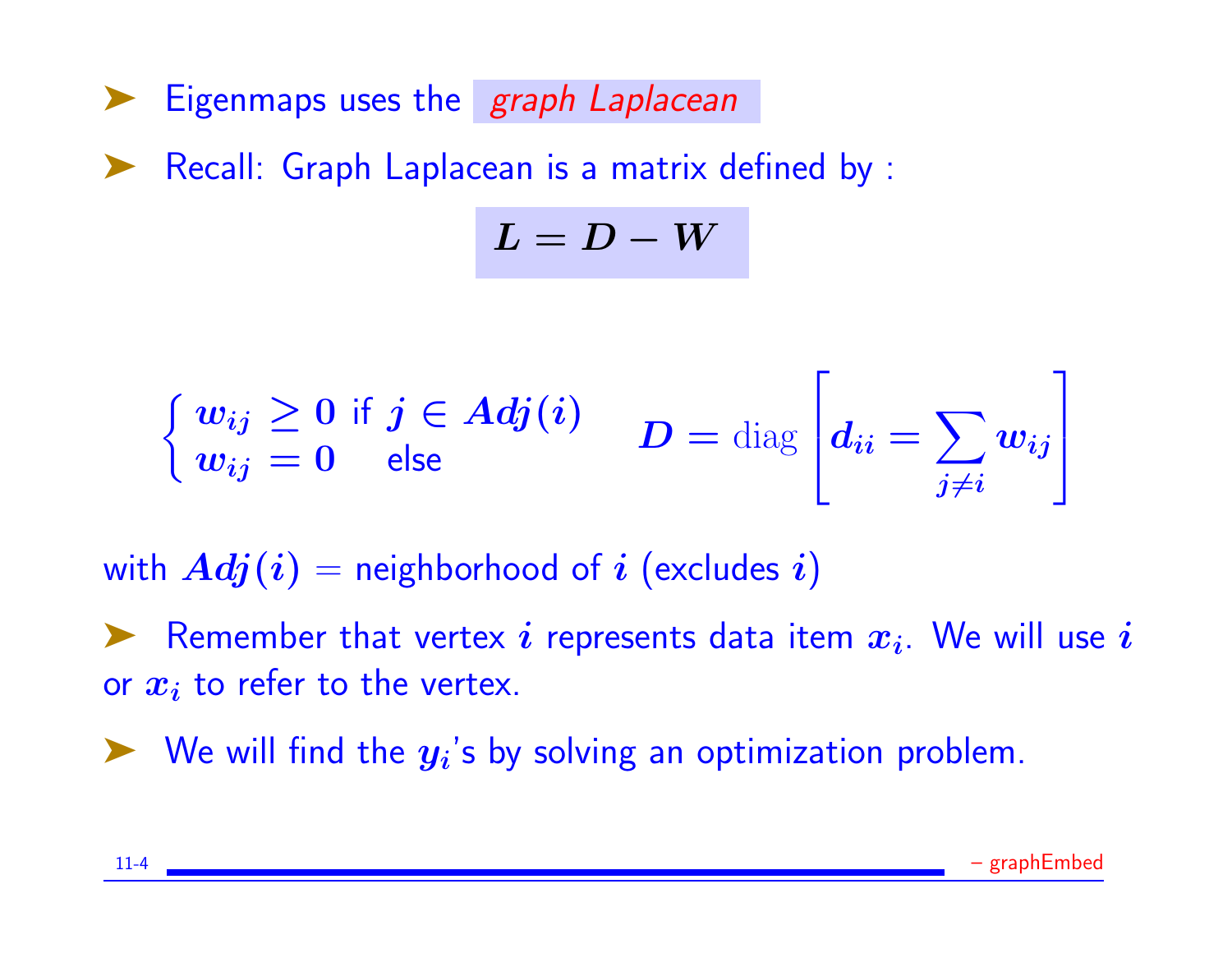The Laplacean eigenmaps approach

Laplacean Eigenmaps [Belkin-Niyogi '01] \*minimizes\*

$$
\mathcal{F}(Y) = \sum_{i,j=1}^{n} w_{ij} ||y_i - y_j||^2 \text{ subject to } YDY^{\top} = I
$$

*Motivation:* if  $||x_i-x_j||$  is small (orig. data), we want  $||y_i-y_j||$  to be also small (low-Dim. data) Original data used indirectly through

its graph

➤ Objective function can be translated to a trace (see Property 3 in Lecture notes 9) and will yield a sparse eigenvalue problem

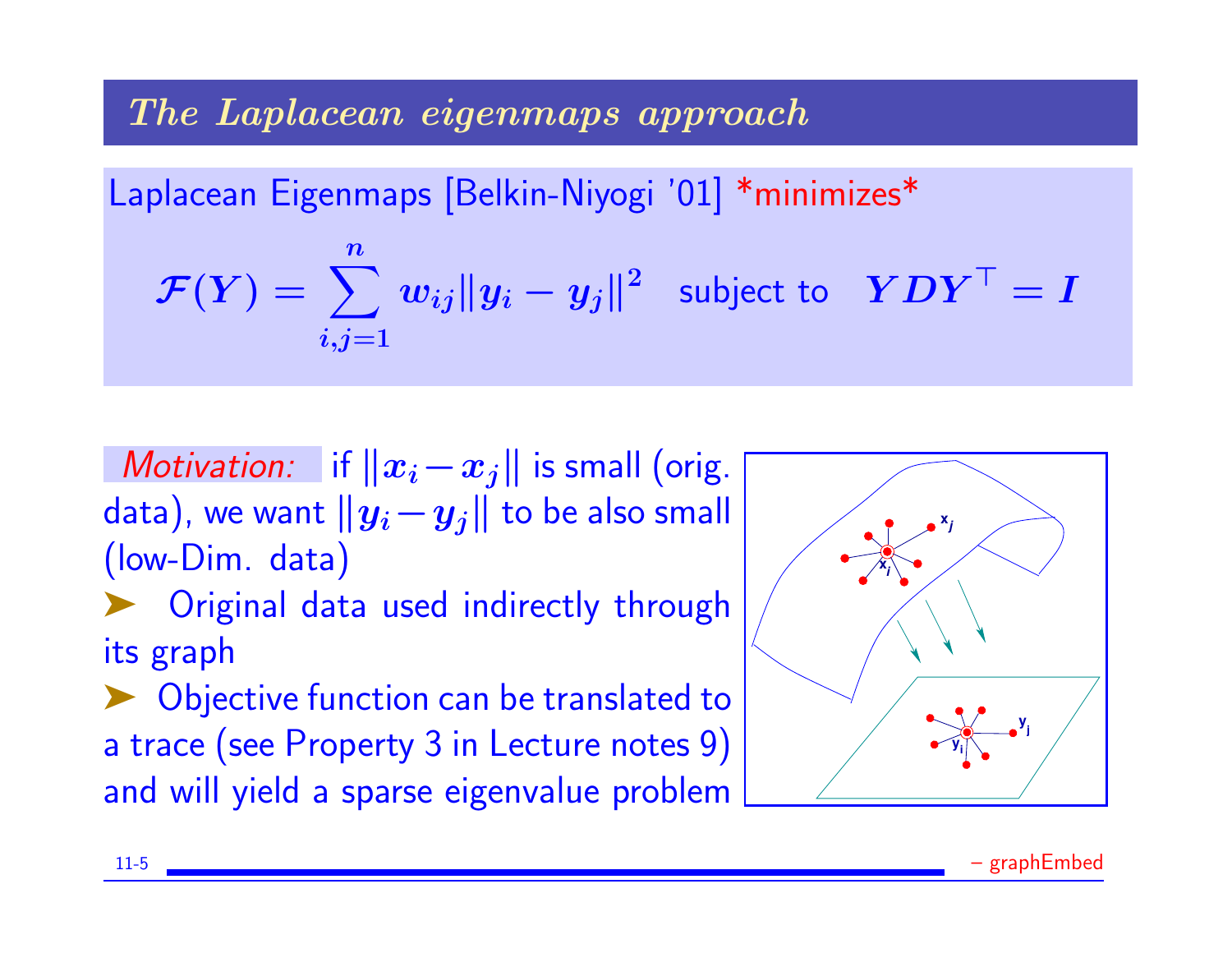

$$
\left\{\begin{aligned}&\min_{\begin{array}{c} \boldsymbol{Y} \in \mathbb{R}^{d \times n}\\ \boldsymbol{Y}\boldsymbol{D}\ \boldsymbol{Y}^{\top}=\boldsymbol{I}\end{array}} \mathsf{Tr}\left[\boldsymbol{Y}(\boldsymbol{D}-\boldsymbol{W})\boldsymbol{Y}^{\top}\right]\ .\end{aligned}\right.
$$

➤ Solution (sort eigenvalues increasingly):

$$
(D-W)u_i=\lambda_iDu_i\ ;\quad y_i=u_i^\top;\quad i=1,\cdots,d
$$

An  $n \times n$  sparse eigenvalue problem [In 'sample' space]  $\blacktriangleright$  Note: can assume  $D = I$ . Amounts to rescaling data. Problem becomes

$$
(\boldsymbol I-\boldsymbol W)\boldsymbol u_i=\lambda_i\boldsymbol u_i\ ;\quad \boldsymbol y_i=\boldsymbol u_i^\top;\quad i=1,\cdots,d
$$

11-6 – graphEmbed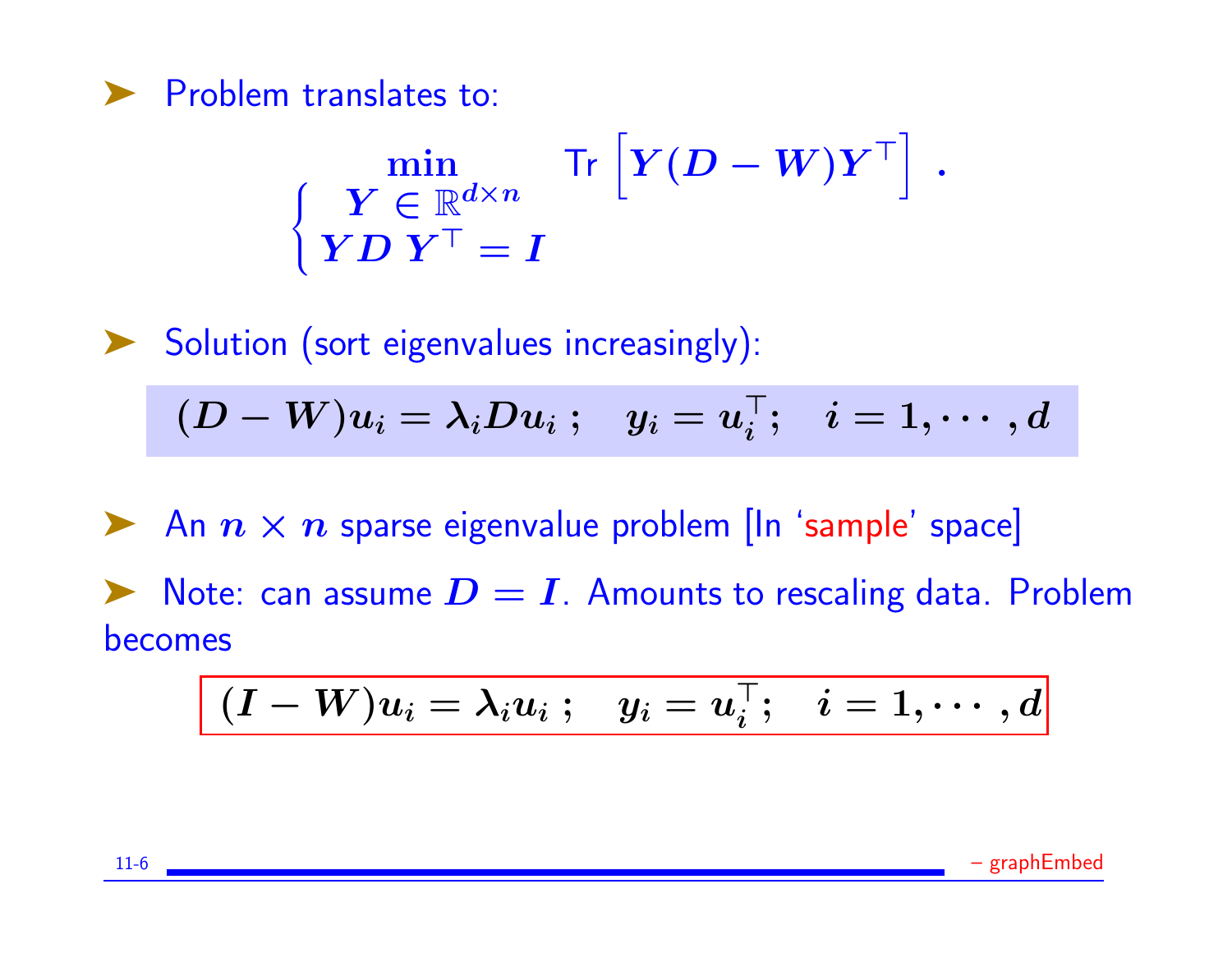#### Locally Linear Embedding (Roweis-Saul-00)

➤ LLE is very similar to Eigenmaps. Main differences: 1) Graph Laplacean matrix is replaced by an 'affinity' graph 2) Objective function is changed: want to preserve graph

1.  $Graph:$  Each  $x_i$  is written as a convex combination of its  $k$  nearest neighbors:  $x_i \thickapprox \Sigma w_{ij} x_j, \quad \sum_{j \in N_i} w_{ij} = 1$ ▶ Optimal weights computed ('local calculation') by minimizing

$$
\|x_i-\Sigma w_{ij}x_j\|\quad\text{for}\quad i=1,\cdots,n
$$

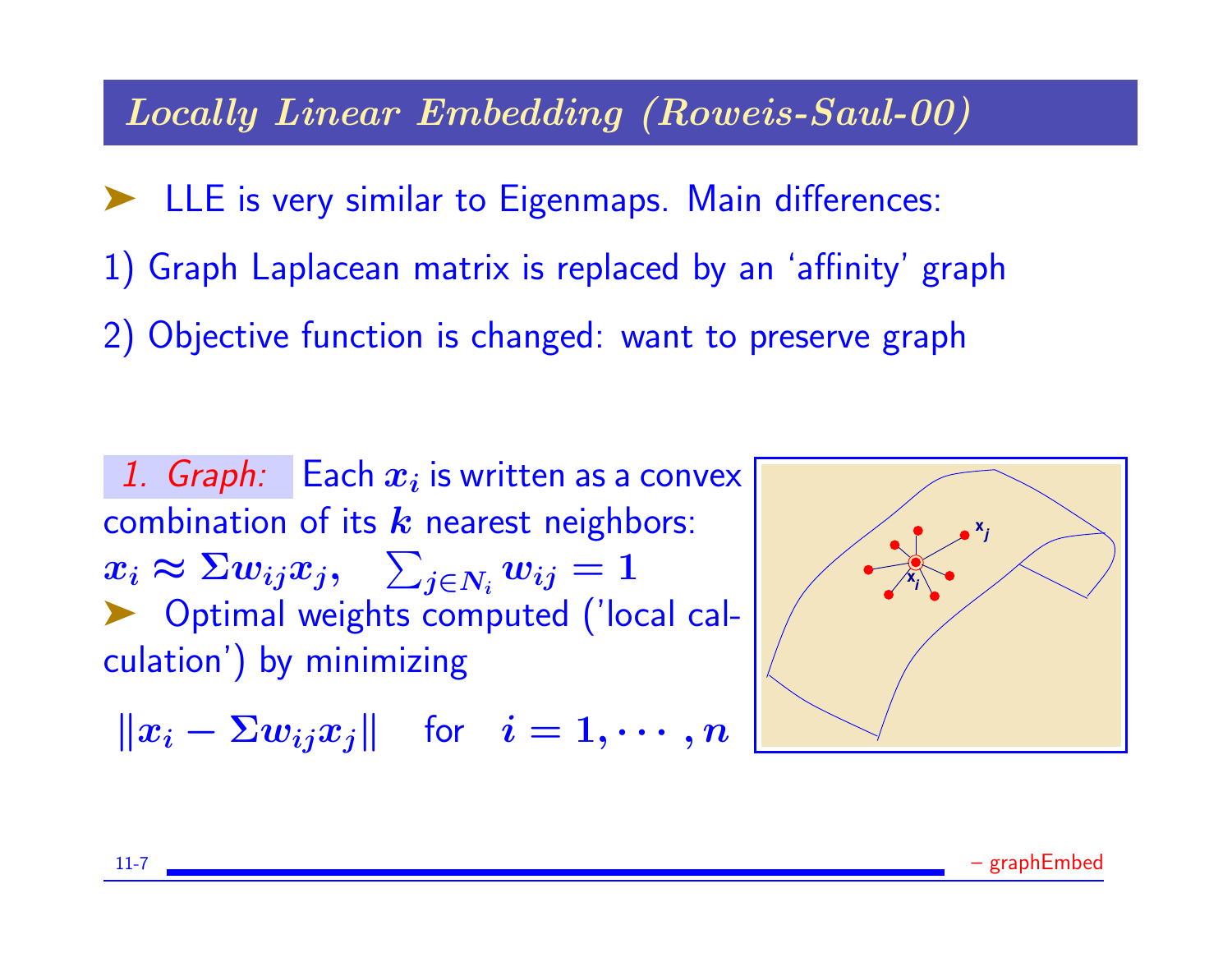## 2. Mapping:

The  $\boldsymbol{y_{i}}$ 's should obey the same 'affinity' as  $\boldsymbol{x_{i}}$ 's  $\rightsquigarrow$ 

Minimize:

$$
\sum_{i} \left\| y_i - \sum_{j} w_{ij} y_j \right\|^2 \quad \text{subject to:} \quad Y \mathbb{1} = 0, \quad Y Y^{\top} = I
$$

Solution:

$$
(I - W^\top)(I - W)u_i = \lambda_i u_i; \qquad y_i = u_i^\top~.
$$

 $\blacktriangleright$   $(I - W^{\top})(I - W)$  replaces the graph Laplacean of eigenmaps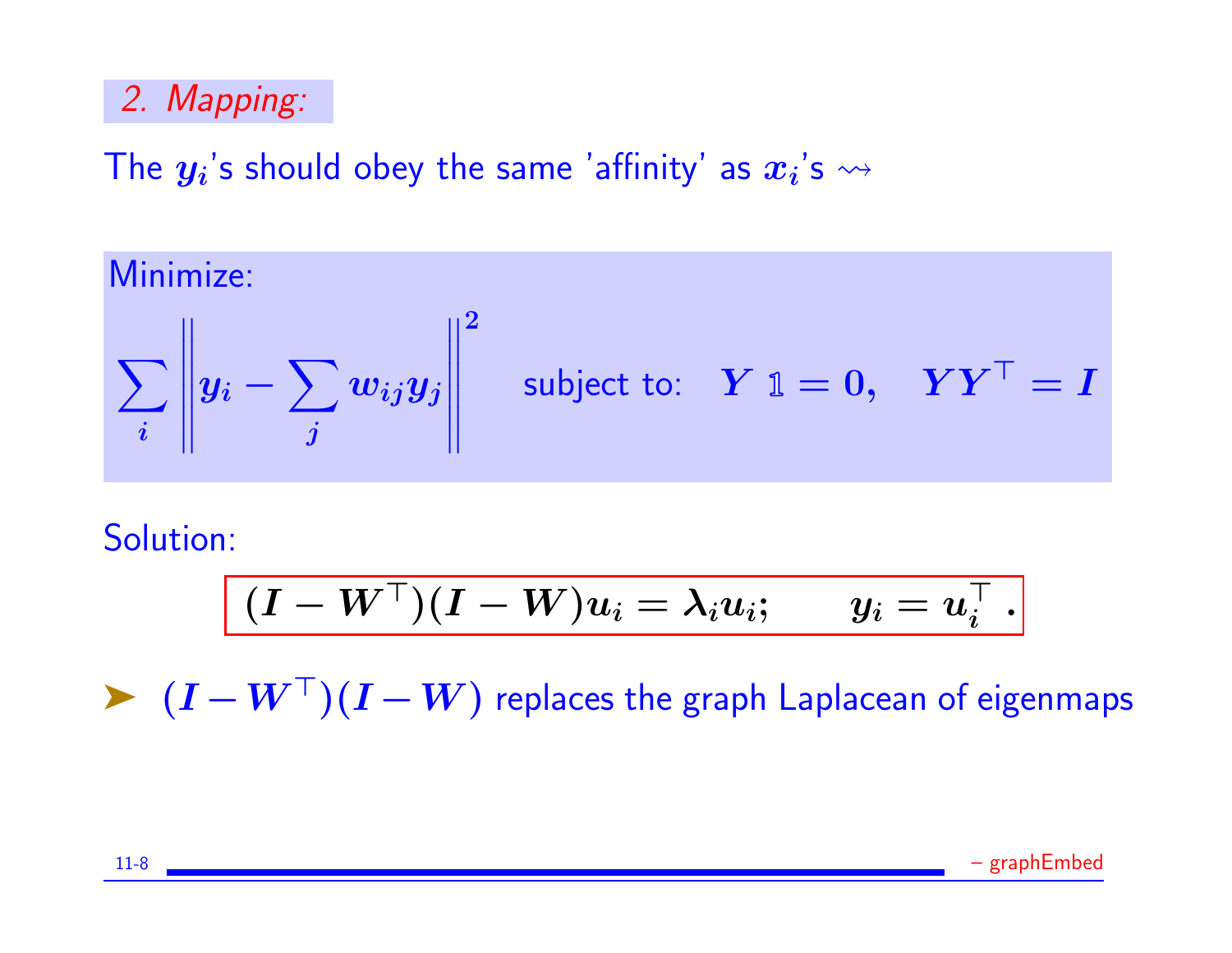## Implicit vs explicit mappings

➤ Background: Principal Component Analysis (PCA)

Dimension reduction via PCA: We are given a data set  $X =$  $[x_1, x_2, \ldots, x_n]$ , and want a linear mapping from  $X$  to  $Y$ , expressed as:

$$
\begin{array}{ccc} Y = V^\top X & & X \ \in \ \mathbb{R}^{m \times n}; \quad V \ \in \ \mathbb{R}^{m \times d} \\ & \to & Y \ \in \ \mathbb{R}^{d \times n} \end{array}
$$

 $\blacktriangleright$   $m$ -dimens. objects  $(x_i)$  'flattened' to  $d$ -dimens. space  $(y_i)$ 



**Example 1** In PCA V is orthogonal  $(V^T V = I)$ 11-9 – graphEmbed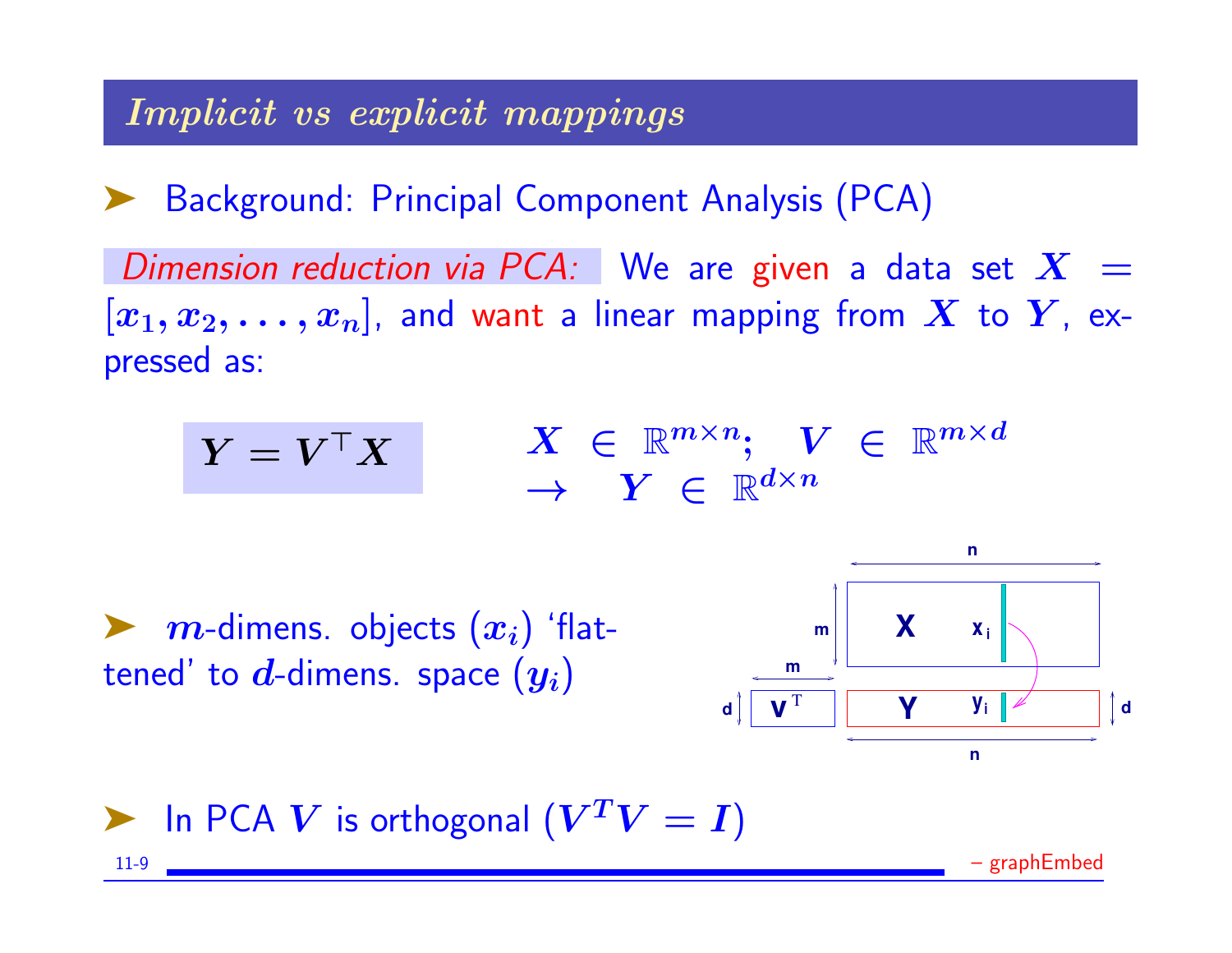**Exercise** L<sub>n</sub> Principal Component Analysis  $V \in \mathbb{R}^{m \times d}$  is computed to maximize variance of projected data:

$$
\max_{\boldsymbol{V}\; ;\; \boldsymbol{V}^{\top} \boldsymbol{V} = \boldsymbol{I}} \quad \sum_{i=1}^d \left\| y_i - \frac{1}{n} \sum_{j=1}^n y_j \right\|_2^2, \ \ y_i = \boldsymbol{V}^{\top} x_i.
$$

➤ Leads to maximizing

$$
\mathsf{Tr}\,\left[\pmb{V}^\top(\pmb{X}-\pmb{\mu} \pmb{e}^\top)(\pmb{X}-\pmb{\mu} \pmb{e}^\top)^\top \pmb{V}\right],\quad \pmb{\mu}=\tfrac{1}{n}\pmb{\Sigma}_{i=1}^n\pmb{x}_i
$$

 $\triangleright$  Solution  $V = \{$  dominant eigenvectors  $\}$  of the covariance matrix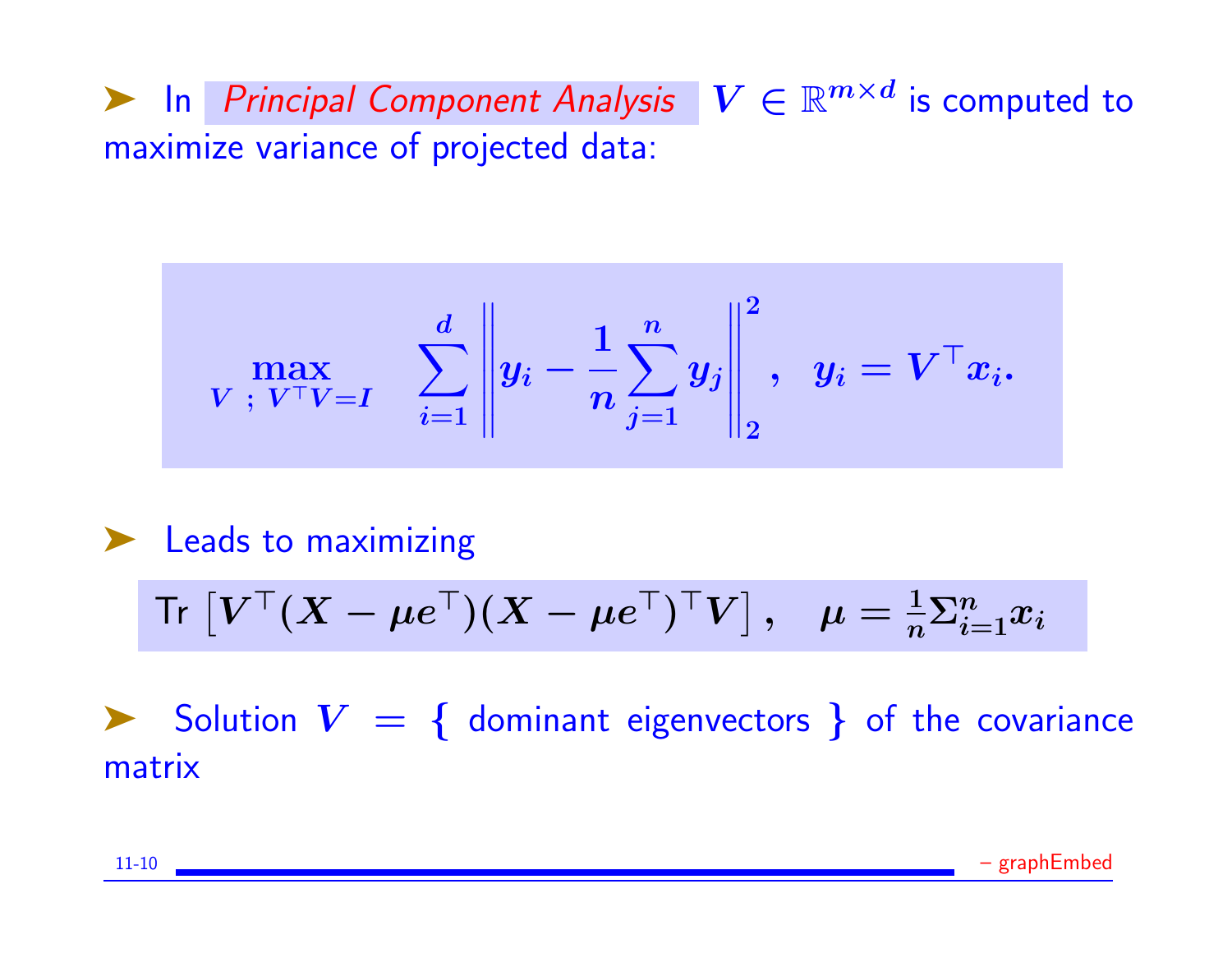Explicit (linear) vs. Implicit (nonlinear) mappings:

In PCA the mapping  $\Phi$  from high-dimensional space  $(\mathbb{R}^m)$  to low-dimensional space  $(\mathbb{R}^d)$  is explicitly known:

$$
y=\Phi(x)\equiv V^Tx
$$

In Eigenmaps and LLE we only know

$$
y_i=\phi(x_i), i=1,\cdots,n
$$

 $\blacktriangleright$  Mapping  $\phi$  is now implicit: Very difficult to compute  $\phi(x)$  for an  $\bm{x}$  that is not in the sample (i.e., not one of the  $\bm{x_i}$ 's)

➤ Inconvenient for classification. Thus is known as the "The outof-sample extension" problem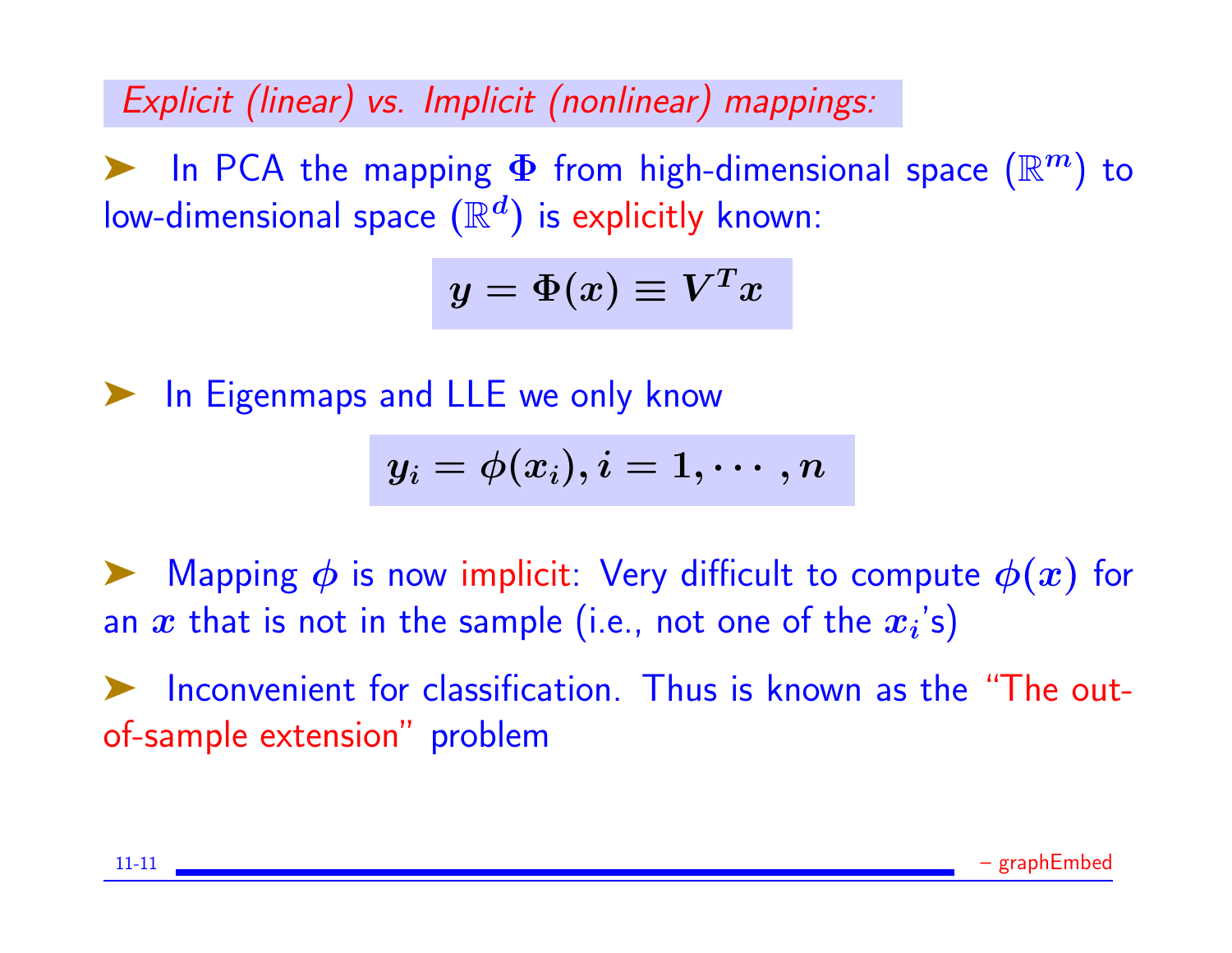#### Locally Preserving Projections (He-Niyogi-03)

LPP is a linear dimensionality reduction technique



► Starts with the same neighborhood graph as Eigenmaps:  $L \equiv$  $D - W =$  graph 'Laplacean'; with  $D \equiv diag(\{\Sigma_i w_{ij}\})$ .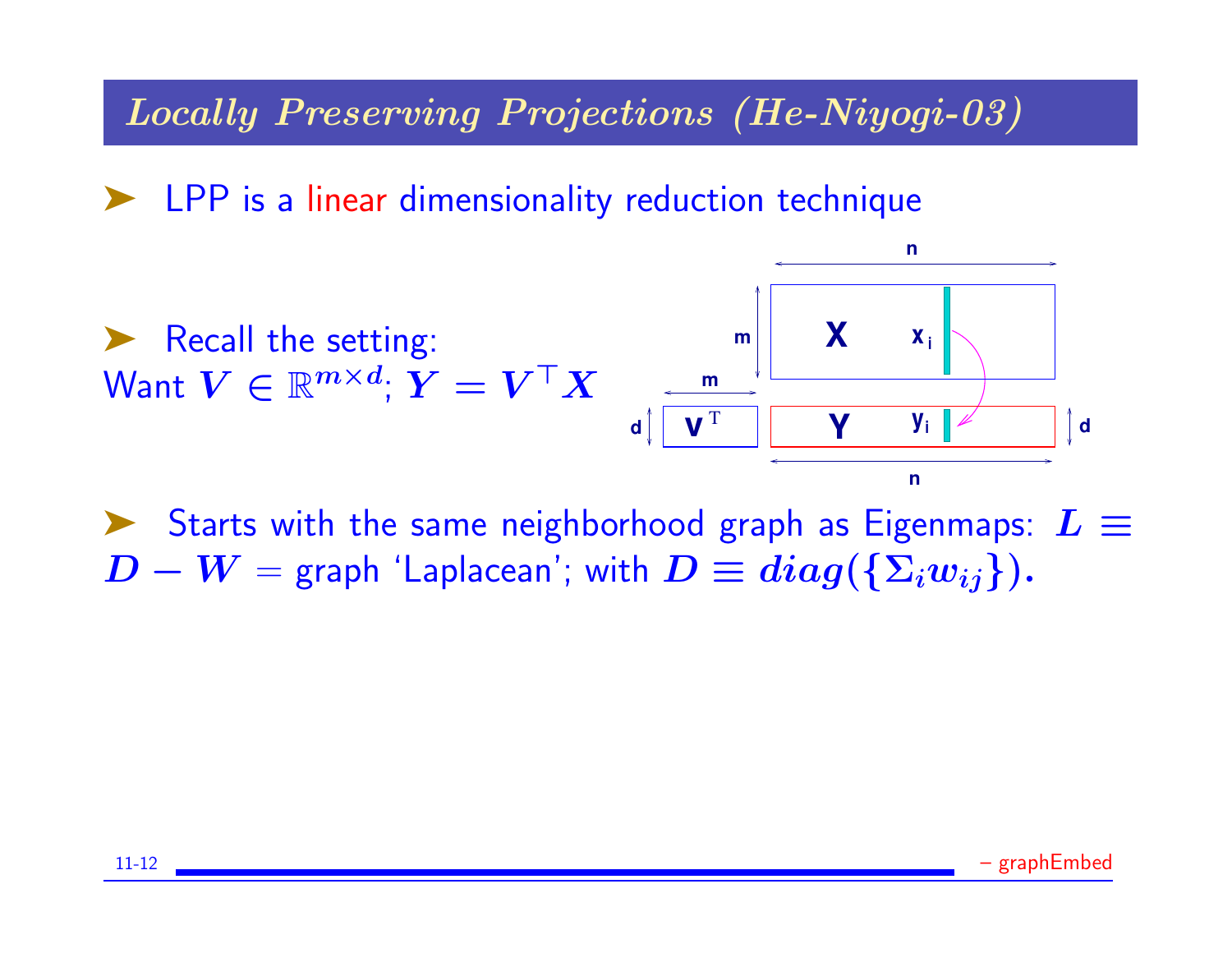#### Optimization problem is to solve

$$
\min_{\text{$Y \in \mathbb{R}^{d \times n}, \; YDY^\top = I$}} \quad \Sigma_{i,j} w_{ij} \left\|y_i - y_j\right\|^2, \;\; Y = V^\top X.
$$

Difference with eigenmaps: Y is an explicit projection of  $X$ Solution (sort eigenvalues increasingly)

$$
\boldsymbol{X L X^\top v_i} = \boldsymbol{\lambda_i X D X^\top v_i} \quad y_{i,:} = \boldsymbol{v_i^\top X}
$$

➤ Note: essentially same method in [Koren-Carmel'04] called 'weighted PCA' [viewed from the angle of improving PCA]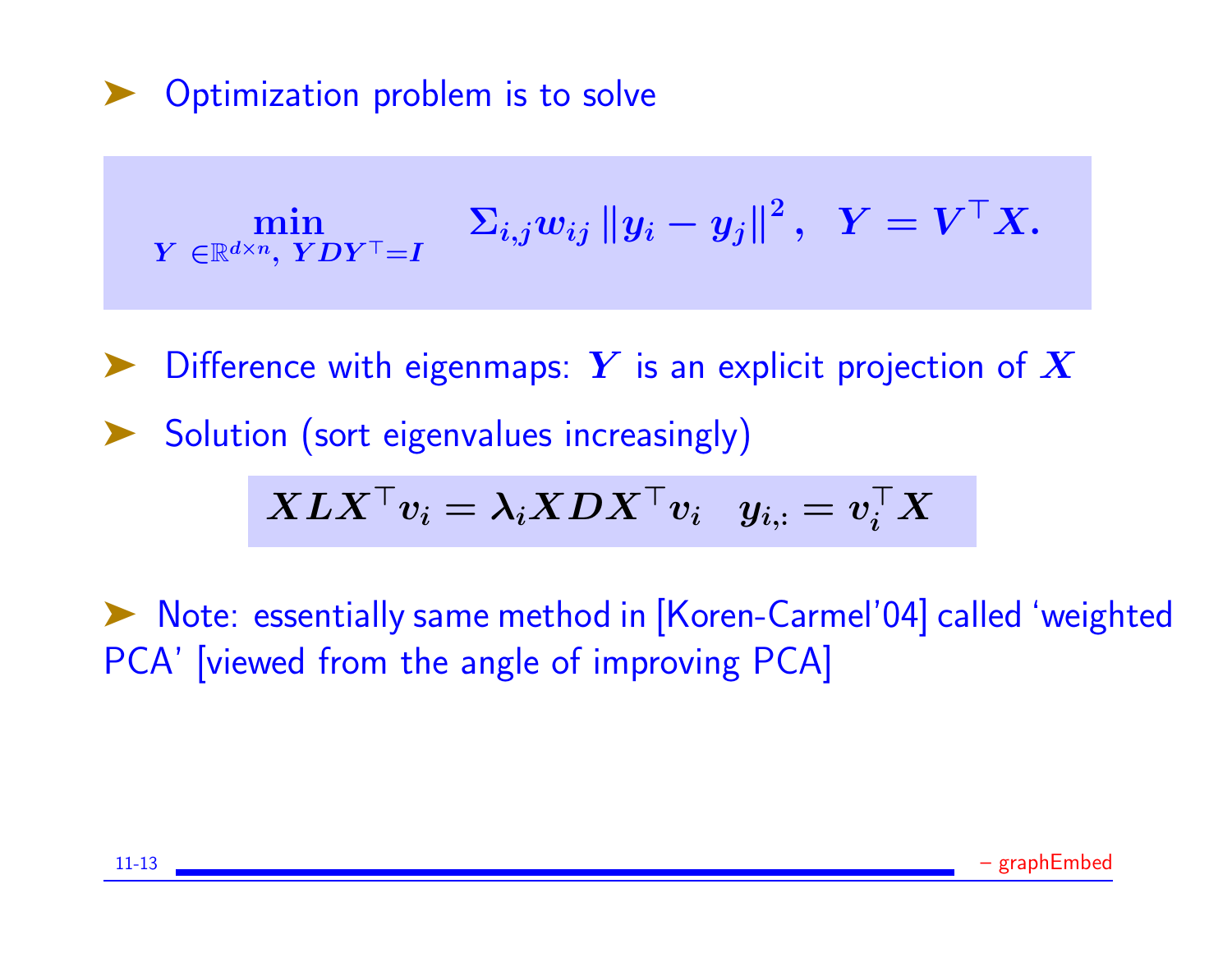## ONPP (Kokiopoulou and YS '05)

▶ Orthogonal Neighborhood Preserving Projections

 $\blacktriangleright$  A linear (orthogonoal) version of LLE obtained by writing Y in the form  $\boldsymbol{Y} = \boldsymbol{V}^\top \boldsymbol{X}$ 

➤ Same graph as LLE. Objective: preserve the affinity graph (as in LLE)  $^*$ but $^*$  with the constraint  $\boldsymbol{Y} = \boldsymbol{V}^\top \boldsymbol{X}$ 

▶ Problem solved to obtain mapping:

$$
\min_{\mathbf{V}} \text{Tr}\left[\mathbf{V}^{\top}\mathbf{X}(\mathbf{I} - \mathbf{W}^{\top})(\mathbf{I} - \mathbf{W})\mathbf{X}^{\top}\mathbf{V}\right]
$$
  
s.t. 
$$
\mathbf{V}^T\mathbf{V} = \mathbf{I}
$$

 $\blacktriangleright$  In LLE replace  $\bm{V}^\top \bm{X}$  by  $\bm{Y}$